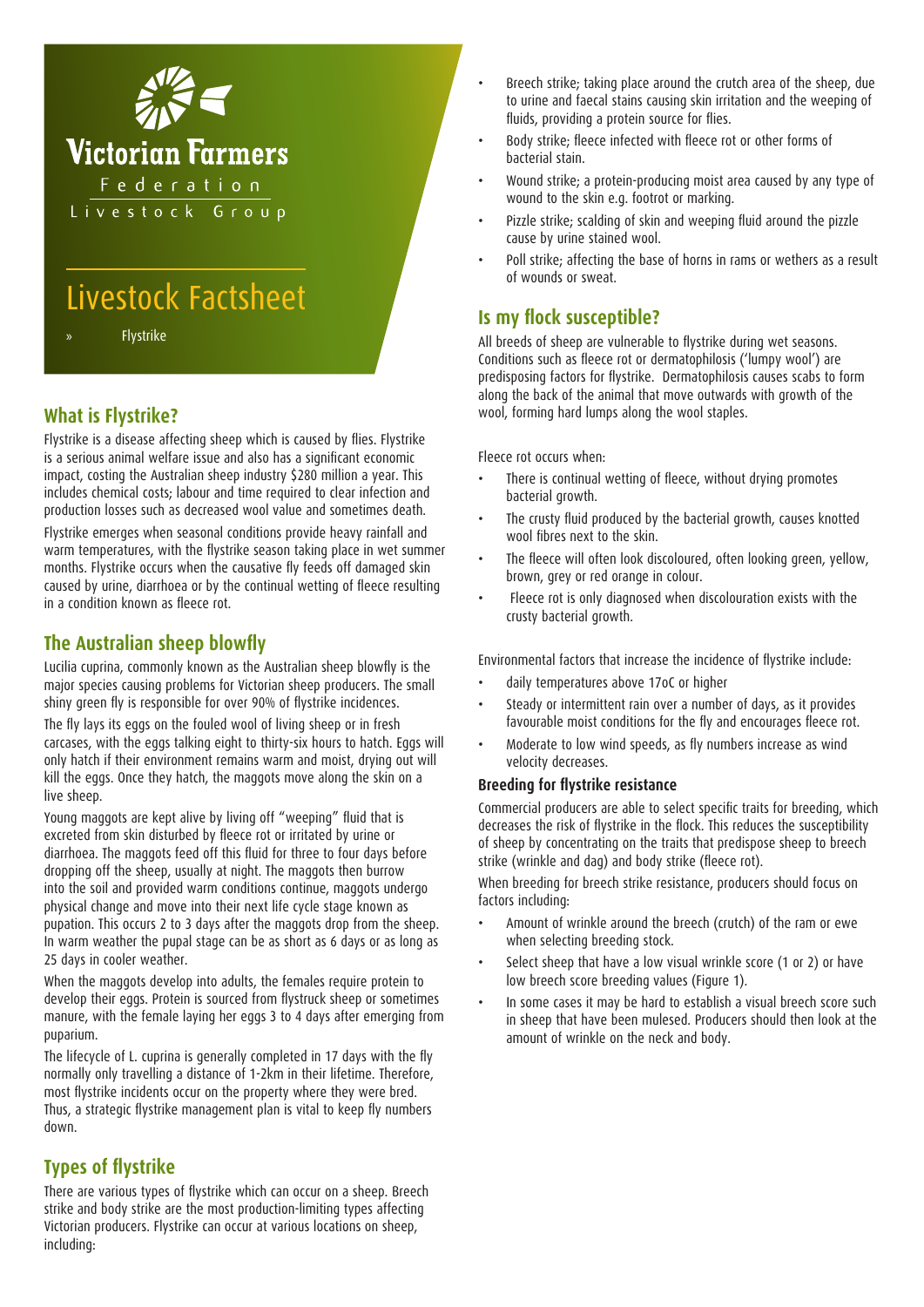



**Figure 1** Visual sheep wrinkle scores (source: Australian Wool Innovation) When breeding for body strike resistance, produces should aim to score sheep for fleece rot (figure 2). General principles for fleece rot scoring include:

- Opening the fleece along the backline at four points.
- Look for indications of staining and bands of crusting at the back of the neck, wither, loin and the rump.
- At each of these sites, the fleece should be opened not only along the backline, but on both sides of the sheep roughly 10cm from the midline.
- At each site producers should give a score based on the amount of discolouration or crusting of fleece.
- The higher the score, the more fleece stain and crusting.
- Each animal should be given an overall score based on the highest score recorded among the four sites. For example if an animal receives site scores of 2, 1, 2, 4 then the overall fleece rot score for that sheep is 4.
- Young sheep carrying 4 to 12 months wool growth are most susceptible to fleece rot. Scoring should be conducted on these animals first and replacement breeders selected.

## **Take Home Messages**

- Flystrike is a serious animal welfare issue and also has a significant economic impact, costing the Australian sheep industry \$280 million a year.
- Flystrike occurs when the causative fly feeds off damaged skin caused by urine, diarrhoea or by the continual wetting of fleece resulting in a condition known as fleece rot.
- Treating flystruck sheep is essential. If struck sheep are left untreated or incorrectly treated then sheep can suffer significant stress, produce tender wool, become vulnerable for restrike by a secondary blowfly species or death may occur.



**Victorian Farmers Federation**

Farrer House, Level 5, 24 Collins St Melbourne, Victoria, 3000 Telephone: 1300 882 833

Fax: 03 9207 5500 VFF@VFF.org.au

**www.VFF.org.au**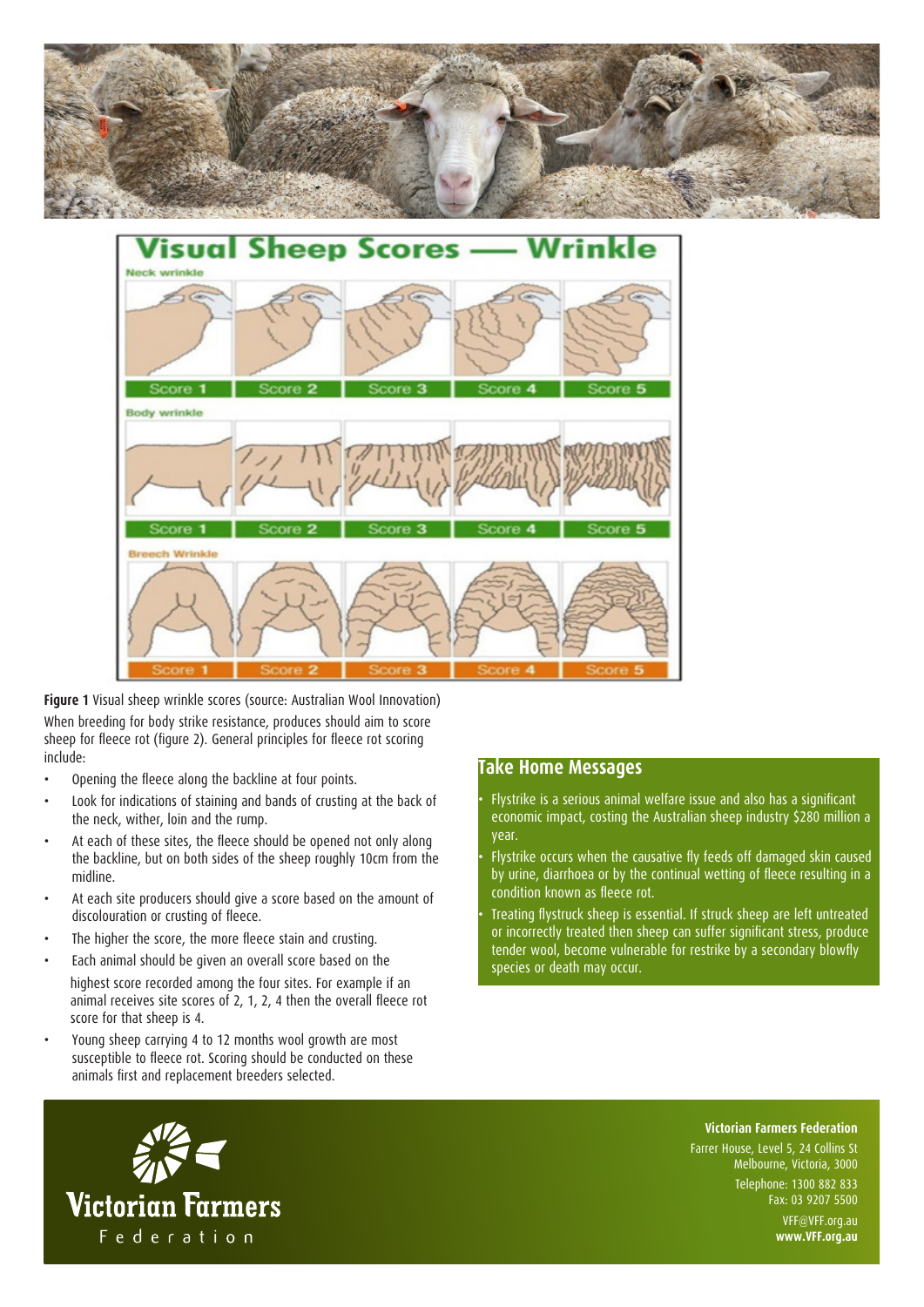

**Figure 2**. Fleece rot scores (source: Australian Wool Innovation)

It is up to the discretion of producers how much selection pressure they put on these two traits comparative to other production traits. Producers should assess their current flystrike risk and determine their breeding objectives for the future. If a flock is considered a high risk for flystrike producers may decide to cull a percentage of sheep in the mob that contribute to flystrike such as animals with high wrinkle and fleece rot scores. This may only be a small number of sheep, depending on what is most practical for your business. Eliminating these sheep and breeding from selected sheep with lower scores will help introduce a level of future resistance into the flock.

## **Treatment**

Treating flystruck sheep is essential. If struck sheep are left untreated or incorrectly treated then sheep can suffer significant stress, produce tender wool, become vulnerable for restrike by a secondary blowfly species or death may occur. During periods of high risk it is important to check susceptible stock regularly. Often by the time flystruck sheep are found the maggots have completed their development. These maggots must be killed to stop them from becoming the next generation of blowflies that cause strike.

General principles for treating flystruck sheep include:

- Removal of struck wool. Clipping the wool allows for the infected skin to dry out as well as exposing maggot trails.
- Clipping should extend 4-5cm into clean wool to ensure all maggot trails have been exposed.
- Clipped wool should be placed in a plastic bag, sealed and left to dry out in the sun, thus killing the maggots.
- Dressing should be thoroughly applied to the infected area using a registered chemical (figure 3).This prevents the area from being restruck while it is healing.

## **Prevention**

Although there are uncontrollable factors such as air temperature and wind speed contributing to flystrike there are some controllable management options farmers can utilise to lower the risk. These options include:

- Spraying, jetting or dipping high risk mobs with preventative chemicals (figure 3). Weaners, ewes about to lamb and those with a frequency of fleece rot should get preferential treatment. **Producers should always handle and store products in accordance with label instructions.**
- If a preventative chemical is not used, sheep should be inspected every two days during high risk periods.
- Apply a range of husbandry practices to manage dag and flystrike risk such as shearing, mulesing, crutching, worm control and nutrition practices (to bind faecal material).
- Mulesing is an option for flystrike prevention and involves permanently removing wool around the breech area of the sheep. It is up to the discretion of the producer if mulesing is to be carried out. The procedure should be done with best practice and animal welfare in mind.

## **Spray-on Prevention**

There are a number of commercially available products for preventing flystrike using a spray-on method. This method is often easier and more convenient compared to other methods such as hand jetting and dipping. Spray-on chemicals usually don't require dilution with water, so they may be taken to the sheep rather than reliance on yards with access to large volumes of water.

These products can be applied with the assistance of powered applicators such as compressed air, which allows for even delivery, rapid refilling of applicator guns and reduced operator fatigue. Products may also be applied using easily portable manual squeeze guns. This method is often cheaper and more convenient, however may be only practical in smaller flocks.



#### **Victorian Farmers Federation**

Farrer House, Level 5, 24 Collins St Melbourne, Victoria, 3000 Telephone: 1300 882 833 Fax: 03 9207 5500

> VFF@VFF.org.au **www.VFF.org.au**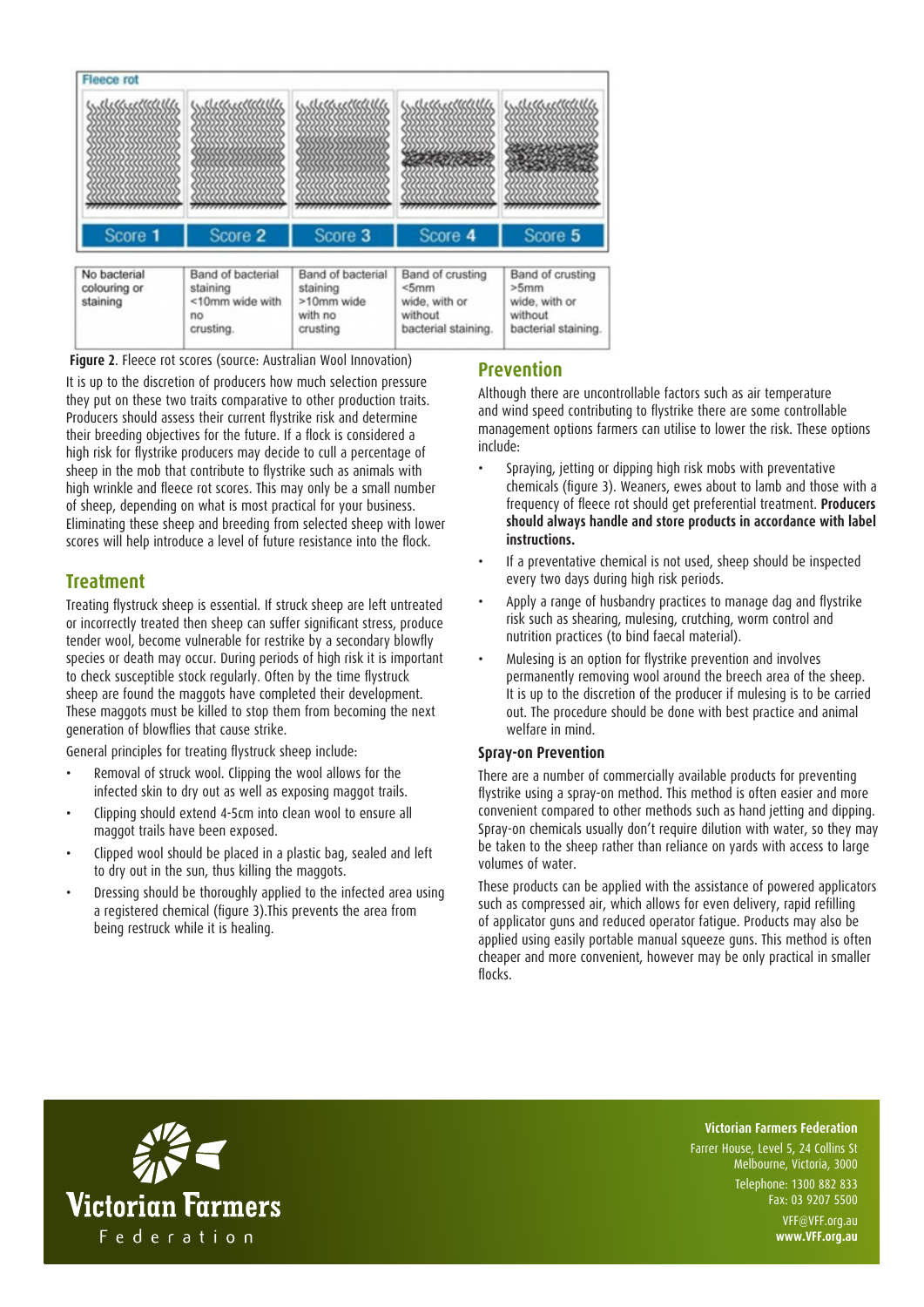General application principles for spray-on chemicals include:

- Spraying the sheep evenly along the backline from poll to tail and equally along each side of the spine.
- Holding the applicator gun 20-25cm above the animal when applying the chemical.
- In high-risk mobs sheep may be sprayed around the breech area for extra protection.
- Producers should aim for complete coverage of these areas to ensure effective protection against strike.
- For products requiring dosage based on body weight, dose should be given based on the heaviest animal in the mob.
- Products requiring dosage based on wool length, should be calibrated based on the longest wool length in the mob.
- Spray-on products are only effective on sheep that have not been struck or don't have daggy crutches.
- Flystruck sheep should be drafted from the mob and treated accordingly.
- Daggy sheep should be crutched, removing soiled areas before treatment.

#### **Jetting**

Hand jetting sheep with preventative chemicals is often a slow process requiring access to copious amounts of water, appropriate infrastructure such as a concrete-floored race with adequate drainage, protective clothing and proper jetting equipment. Correct hand jetting offers effective protection however due to the laborious nature of the process, operator fatigue is common, often affecting the performance of the product due to incorrect application. Producers should take their time to apply the product properly and select a product offering long-term protection.

Points to consider when hand jetting include:

- Wearing appropriate protective equipment when mixing jetting fluid and jetting sheep.
- The operator should wet along the backline of the animal from poll to tail.
- Apply product to either side of the spine, overlapping the backline spray.
- When jetting, the nozzle of the jetting wand must be held in the fleece to ensure the product reaches the skin.
- The aim of hand jetting is to drench the whole staple so the product reaches the skin where maggots feed.
- In longer wool a few passes along each area may be required to ensure sufficient soaking of the skin.
- As a general rule, apply 0.5L of jetting fluid per one month of wool growth.
- Certain dyes such as Permicol Blue may be used to identify sufficiently wetted areas.
- Rams and wethers may require jetting to the pizzle area to protect against pizzle strike.
- Horned rams should be jetted around the poll area to prevent strike from fighting wounds.
- Susceptible sheep may need to be hand jetted around the breech area, over the tail and up the inside of the hind legs from hock upwards for extra protection.

#### **Dipping**

- There are three types of dipping methods that can be used for prevention against flystrike. These include shower dipping, plunge dipping and cage dipping. Regardless of dipping method, there are several general dipping principles that should be followed such as:
- Allowing sheep to 'empty out' before dipping. Sheep should be held in yards overnight with access to water only.
- Dipping equipment should be in good working order and thoroughly clean before commencing treatment.
- Sheep must be carrying a minimum of 6 weeks wool growth to retain sufficient flystrike protection when using cyromazine products.
- Sheep should not be dipped in cold, windy weather or in poor condition, weak or if severely struck.
- Heavily pregnant ewes should not be plunge or cage dipped.
- Do not dip through muddy yards.
- Sheep should not be held in yards after dipping.

#### **Shower dips**

- Dip solution must soak through to skin level to offer optimum protection.
- Sheep with longer wool should remain in the shower for longer to ensure sufficient wetting is achieved.
- Shower dipping is often an inefficient method as it uses more solution than hand jetting and fleece will retain higher residues.
- Shower dips are best used in situations where rapid treatment of sheep is required and there is a labour shortage.
- A closed-in exit gate is recommended for a more even distribution of sheep in the shower, improving animal welfare and wetting efficiency. Mesh gates can adversely affect wetting efficiency when sheep crowd at the exit gate.
- Side walls should be sufficiently extended to protect operators from spray drift.
- Time required in the shower dip will vary depending on sheep numbers and wool growth. Generally a minimum of 12 minutes in a shower dip can be observed.

#### **Plunge dips**

- There are in-ground plunge dips and mobile plunge dips requiring manual sheep dunking.
- Plunge dipping can be a wasteful application method using more solution than hand jetting or spray on chemicals.
- Fleece will retain higher cyromazine chemical residues when dipping.
- The dip should be deep enough so that the sheep must swim at all times.
- Flow of stock into the dip needs to be controlled. Collisions can slow the process down often resulting in some sheep not being sufficiently dunked.



**Victorian Farmers Federation**

Farrer House, Level 5, 24 Collins St Melbourne, Victoria, 3000 Telephone: 1300 882 833 Fax: 03 9207 5500 VFF@VFF.org.au

**www.VFF.org.au**